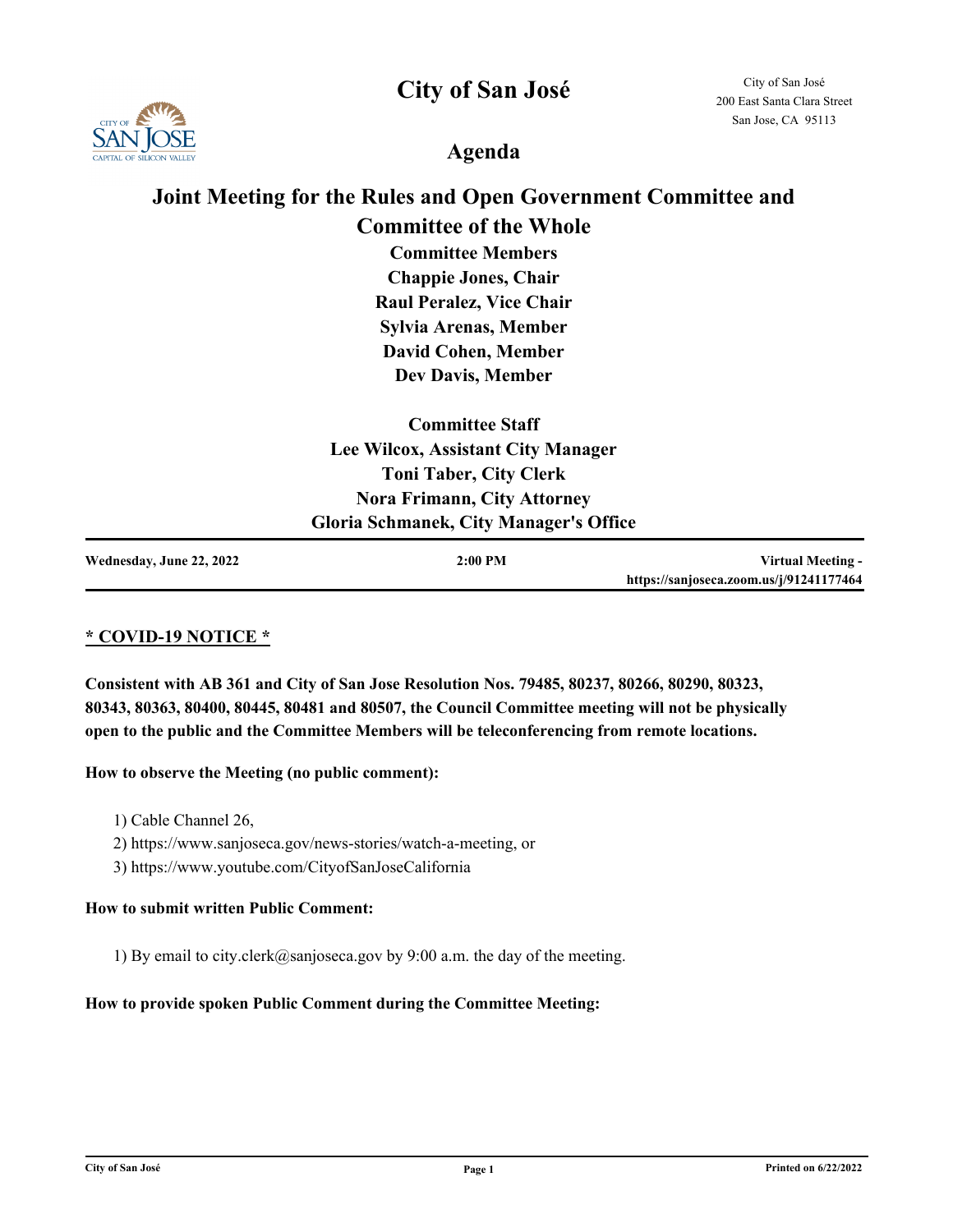**Agenda**

1) By phone 888 475 4499. 91241177464 Click \*9 to raise a hand to speak. Press \*6 to unmute. Alternative phone numbers are: US: +1 (213) 338-8477 or +1 (408) 638-0968 or (877) 853-5257 (Toll Free)

2) By online https://sanjoseca.zoom.us/j/91241177464

a. Use a current, up-to-date browser: Chrome 30+, Firefox 27+, Microsoft Edge 12+, Safari 7+. Certain functionality may be disabled in older browsers including Internet Explorer. Mute all other audio before speaking. Using multiple devices can cause an audio feedback.

b. Enter an email address and name. The name will be visible online and will be used to notify you that it is your turn to speak.

c. When the Committee Chair calls for the item on which you wish to speak, click on "raise hand." Speakers will be notified shortly before they are called to speak.

d. When called, please limit your remarks to the time limit allotted.

# **A. City Council (City Clerk)**

1. Review Final Agenda

| <b>ROGC</b>        | Review June 28, 2022 Final Agenda                              |
|--------------------|----------------------------------------------------------------|
| 22-295             | a. Add New Items to Final Agenda                               |
|                    | b. Assign "Time Certain" to Agenda Items (if needed)           |
|                    | c. Review of Notice of Waiver Requirements for Agenda Items or |
|                    | Documents (if needed)                                          |
| <b>Attachments</b> | Agenda                                                         |

[Add Sheet](http://sanjose.legistar.com/gateway.aspx?M=F&ID=b151df45-e94e-4e30-80a6-a1a41e44172b.pdf)

#### 2. Review Draft Agenda

*Notice to the public: There will be no separate discussion of individual Consent Calendar items as they are considered to be routine and will be adopted by one motion. If a member of the Committee requests debate, separate vote or recusal on a particular item, that item may be removed from the Consent Calendar by the Chair and considered separately. The public may comment on the entire Consent Calendar and any items removed from the Consent Calendar by the Chair.*

## **B. Consent Calendar**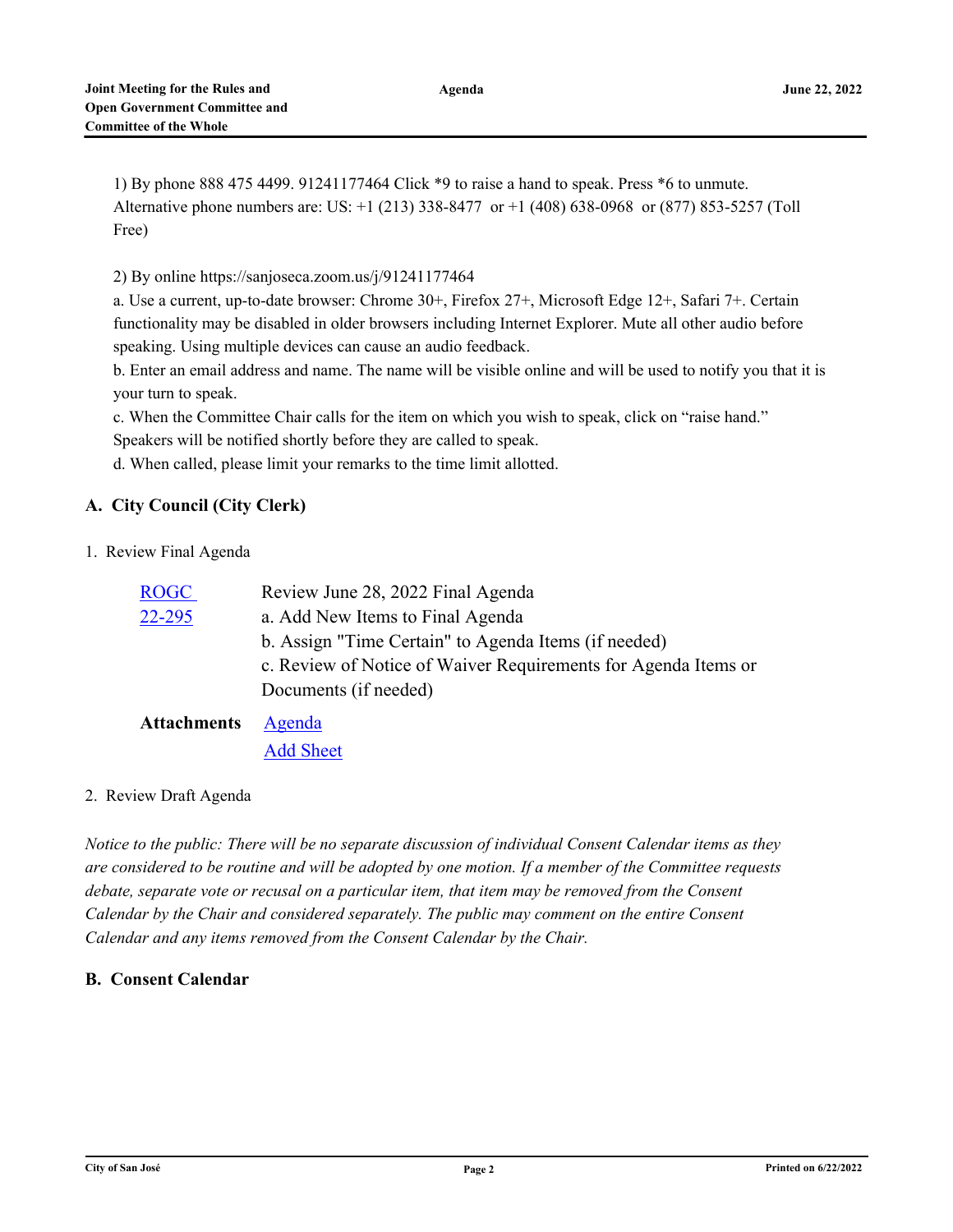**Agenda**

| 1. | <b>ROGC</b><br>22-301        | Gun Violence Prevention Study Session. (City Manager)                                                                                                                                                                                                                                                                                                                                                                                                                                                                                                           |
|----|------------------------------|-----------------------------------------------------------------------------------------------------------------------------------------------------------------------------------------------------------------------------------------------------------------------------------------------------------------------------------------------------------------------------------------------------------------------------------------------------------------------------------------------------------------------------------------------------------------|
|    | <b>Recommendation:</b>       | Set a City Council Study Session entitled Gun Violence Prevention for<br>Monday, August 15, 2022 from 1:30 p.m. - 4:30 p.m. in the City<br>Council Chambers.                                                                                                                                                                                                                                                                                                                                                                                                    |
|    | <b>Attachments</b>           | Memorandum                                                                                                                                                                                                                                                                                                                                                                                                                                                                                                                                                      |
| 2. | <b>ROGC</b><br><u>22-297</u> | Retroactive Approval of the Mayfair Dumpster Day and Capitol Park<br>Futsal Court Unveiling Events Sponsored by Council District 5 as City<br>Council Sponsored Special Events to Expend City Funds and Accept<br>Donations of Materials and Services for the Events. (Carrasco)                                                                                                                                                                                                                                                                                |
|    | <b>Recommendation:</b>       | 1. Retroactively approve the Unveiling of the Capitol Park Futsal Court<br>Event scheduled on June 10, 2022 as a City Council sponsored Special<br>Event and approve the expenditure of funds.<br>2. Retroactively approve the Mayfair Dumpster Day scheduled on June<br>18, 2022 as a City Council sponsored Special Event and approve the<br>expenditure of funds.<br>3. Approve and accept donations from various individuals, businesses<br>or community groups to support the events.<br>4. Place the item on the June 28, 2022 Council Agenda for action. |
|    | <b>Attachments</b>           | <b>Memorandum from Carrasco</b>                                                                                                                                                                                                                                                                                                                                                                                                                                                                                                                                 |
| 3. | <b>ROGC</b><br>22-298        | Request for Travel Authorization for Councilmember Jimenez.<br>(Jimenez)                                                                                                                                                                                                                                                                                                                                                                                                                                                                                        |
|    | <b>Recommendation:</b>       | Authorize travel for Councilmember Sergio Jimenez to attend the Sister<br>Cities International 2022 Summer Leadership Meeting, in Santa Fe,<br>New Mexico from July 6 - 8, 2022.                                                                                                                                                                                                                                                                                                                                                                                |
|    | <b>Attachments</b>           | <b>Memorandum from Jimenez</b>                                                                                                                                                                                                                                                                                                                                                                                                                                                                                                                                  |
| 4. | <b>ROGC</b><br>22-299        | Request for Travel Authorization for Councilmember Cohen. (Cohen)                                                                                                                                                                                                                                                                                                                                                                                                                                                                                               |
|    | <b>Recommendation:</b>       | Authorize travel, accept travel payments to the City of San José, and<br>designate Councilmember Cohen as the City representative to attend the<br>League of California Cities Board of Directors meeting in Garden<br>Grove, California from July 14 - 15, 2022.                                                                                                                                                                                                                                                                                               |
|    | <b>Attachments</b>           | <b>Memorandum from Cohen</b>                                                                                                                                                                                                                                                                                                                                                                                                                                                                                                                                    |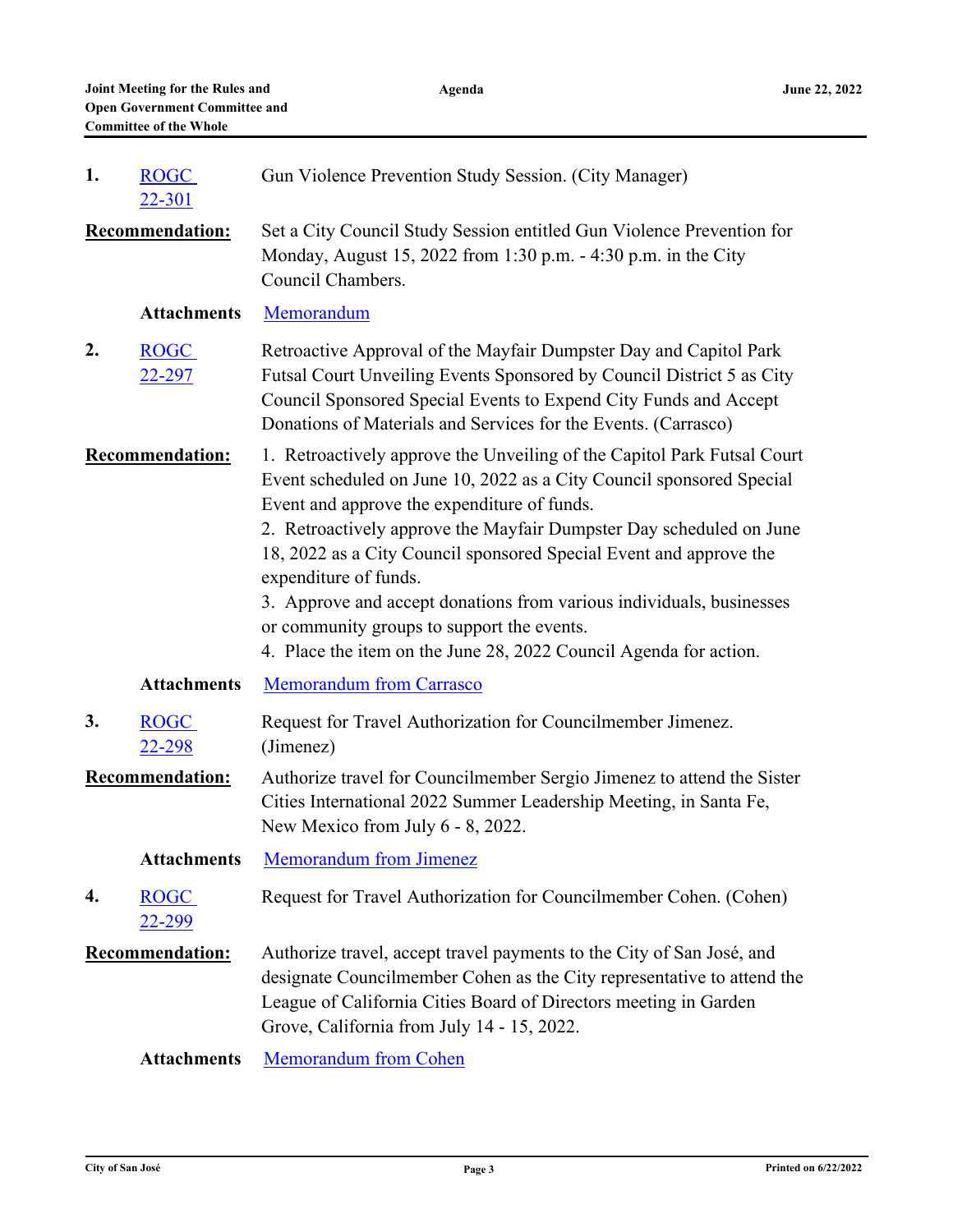| 5. | <b>ROGC</b><br>22-300  | Approval of Estates Dumpster Day Community Event Sponsored by<br>Council District 8 as a City Council Sponsored Special Event to Expend<br>City Funds and Accept Donations of Materials and Services for the<br>Event. (Arenas)                                                                                                                |
|----|------------------------|------------------------------------------------------------------------------------------------------------------------------------------------------------------------------------------------------------------------------------------------------------------------------------------------------------------------------------------------|
|    | <b>Recommendation:</b> | 1. Approve the Estates Dumpster Day scheduled on June 25, 2022 as a<br>City Council sponsored Special Event and approve the expenditure of<br>funds.<br>2. Approve and accept donations from various individuals, businesses<br>or community groups to support the event.<br>3. Place the item on the June 28, 2022 Council Agenda for action. |
|    | <b>Attachments</b>     | <b>Memorandum from Arenas</b>                                                                                                                                                                                                                                                                                                                  |

# END OF CONSENT

# **C. Rules Committee Reviews, Recommendations and Approvals**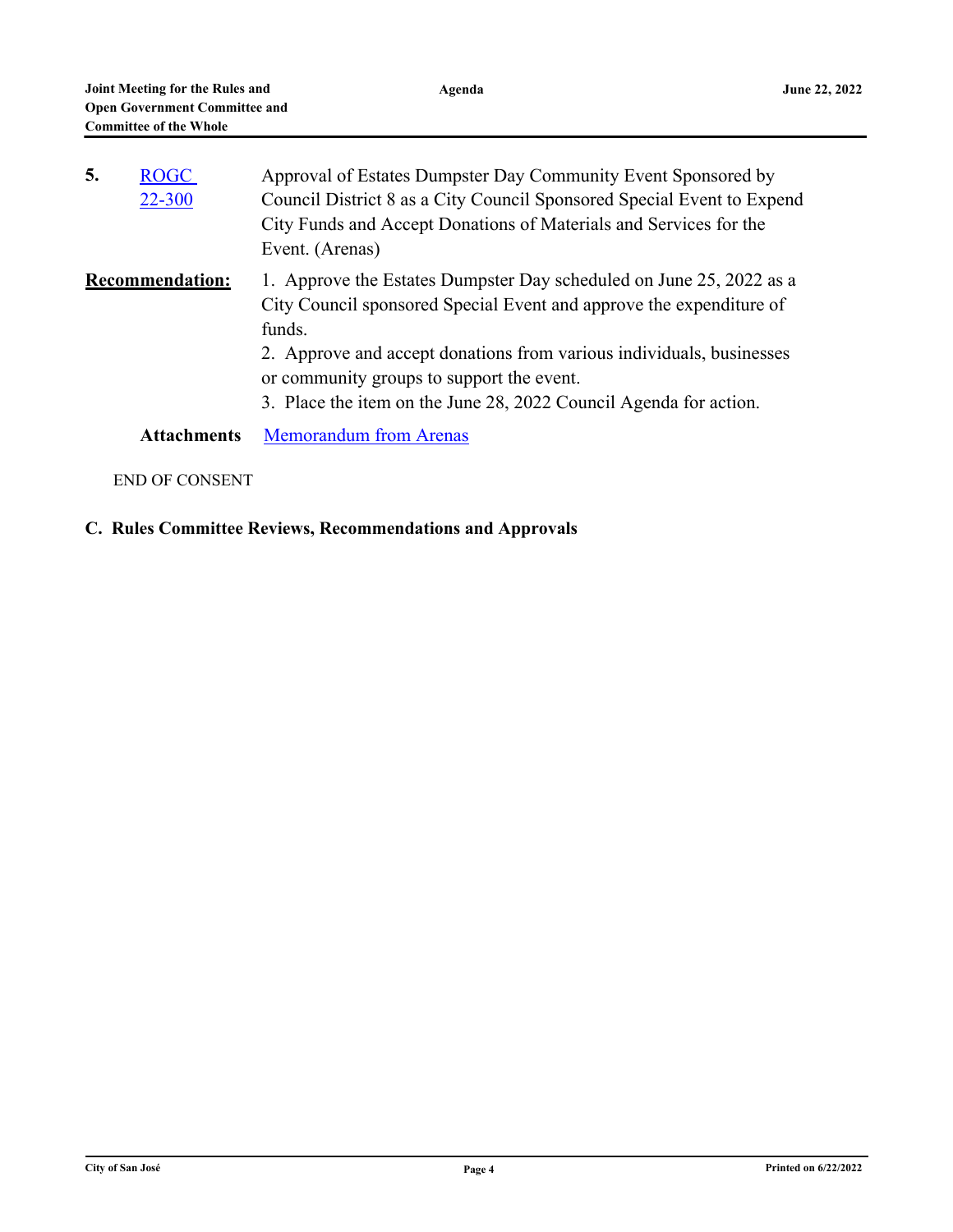| 1.                     | <b>ROGC</b>        | Collaboration with the County Regarding High-Risk Repeat Offenders.                                                                                                                                                                                                                                                                                                                                                                                                                                                                                                                                                                                                                                                                                                                                                                                                                                                                                            |
|------------------------|--------------------|----------------------------------------------------------------------------------------------------------------------------------------------------------------------------------------------------------------------------------------------------------------------------------------------------------------------------------------------------------------------------------------------------------------------------------------------------------------------------------------------------------------------------------------------------------------------------------------------------------------------------------------------------------------------------------------------------------------------------------------------------------------------------------------------------------------------------------------------------------------------------------------------------------------------------------------------------------------|
|                        | $22 - 302$         | (Mahan)                                                                                                                                                                                                                                                                                                                                                                                                                                                                                                                                                                                                                                                                                                                                                                                                                                                                                                                                                        |
| <b>Recommendation:</b> |                    | 1. Direct the City Manager to convene meetings with the Santa Clara<br>County Office of Pretrial Services, the District Attorney's Office and<br>Public Defender's Office, Santa Clara County Presiding Judge and<br>Presiding Criminal Judge, Santa Clara County Sheriff's Office, Santa<br>Clara County Public Health Department and other relevant County<br>stakeholders to define criteria for considering an arrestee "high-risk" and<br>establish detention protocols for high-risk individuals apprehended by<br>the San Jose Police Department.<br>a. The focus of the meeting should be to:<br>i. Establish criteria for identifying high-risk arrestees, taking into<br>account the severity and frequency of current and past crimes as well as<br>whether there is a history of failing to appear in court, and;<br>ii. Protocols for detention to help prevent future crime.<br>2. Have the City Manager return to Council in September with the |
|                        |                    | criteria and protocols established by the City of San Jose and our                                                                                                                                                                                                                                                                                                                                                                                                                                                                                                                                                                                                                                                                                                                                                                                                                                                                                             |
|                        |                    | partners in County government.<br>a. Include an update from San Jose Police Department on the<br>planned utilization of funds for re-arresting high-risk individuals<br>(\$300,000 approved within 2022-2023 City Operating Budget).                                                                                                                                                                                                                                                                                                                                                                                                                                                                                                                                                                                                                                                                                                                           |
|                        | <b>Attachments</b> | Memorandum from Mahan - revised 6/21/2022                                                                                                                                                                                                                                                                                                                                                                                                                                                                                                                                                                                                                                                                                                                                                                                                                                                                                                                      |
|                        |                    | <b>Early Consideration Response Form</b>                                                                                                                                                                                                                                                                                                                                                                                                                                                                                                                                                                                                                                                                                                                                                                                                                                                                                                                       |

#### **D. Open Forum**

*Members of the Public are invited to speak on any item that does not appear on today's Agenda and that is within the subject matter jurisdiction of the City Council.*

#### **E. Adjournment**

The Code of Conduct (https://www.sanjoseca.gov/home/showpublisheddocument/12901/636670004966630000) is intended to promote open meetings that welcome debate of public policy issues being discussed by the City Council, their Committees, and City Boards and Commissions in an atmosphere of fairness, courtesy, and respect for differing points of view.

The City of San José is committed to open and honest government and strives to consistently meet the community's expectations by providing excellent services, in a positive and timely manner, and in the full view of the public. The City Code of Ethics may be viewed online.